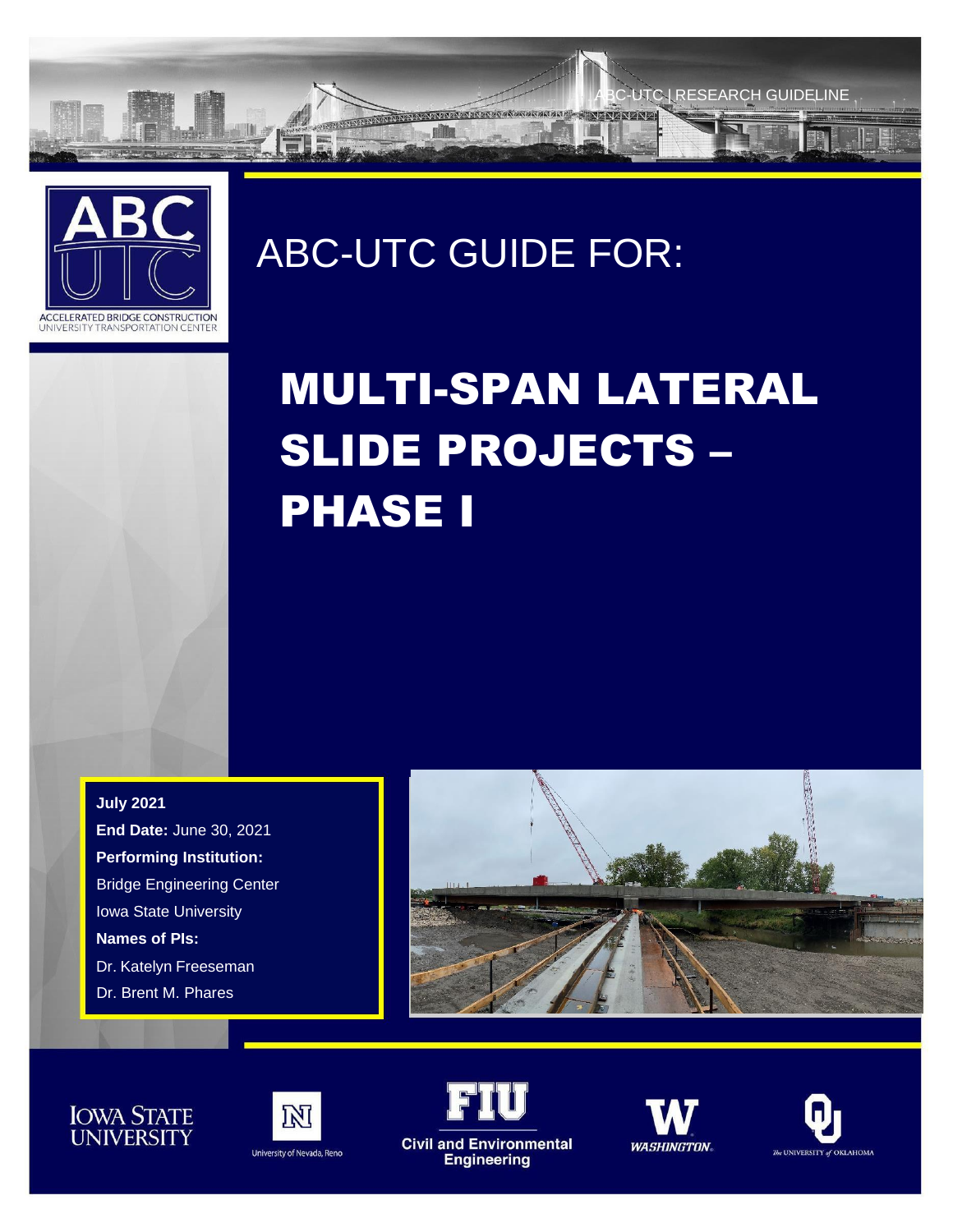## **TABLE OF CONTENTS**

**TRL** 

TN JE

*<u>MANS ANTIQUE</u>* 

## **ABSTRACT**

This document summarizes the work activities undertaken in this Phase I study and presents the results of those activities toward development of this ABC-UTC Guide for Multi-Span Lateral Slide projects. The information will be of interest to designers, agencies, and contractors engaged on accelerated bridge construction slide-in projects.

## **ACKNOWLEDGMENTS**

The research study resulting in development of this guideline was supported by the US Department of Transportation through the Accelerated Bridge Construction University Transportation Center (ABC-UTC).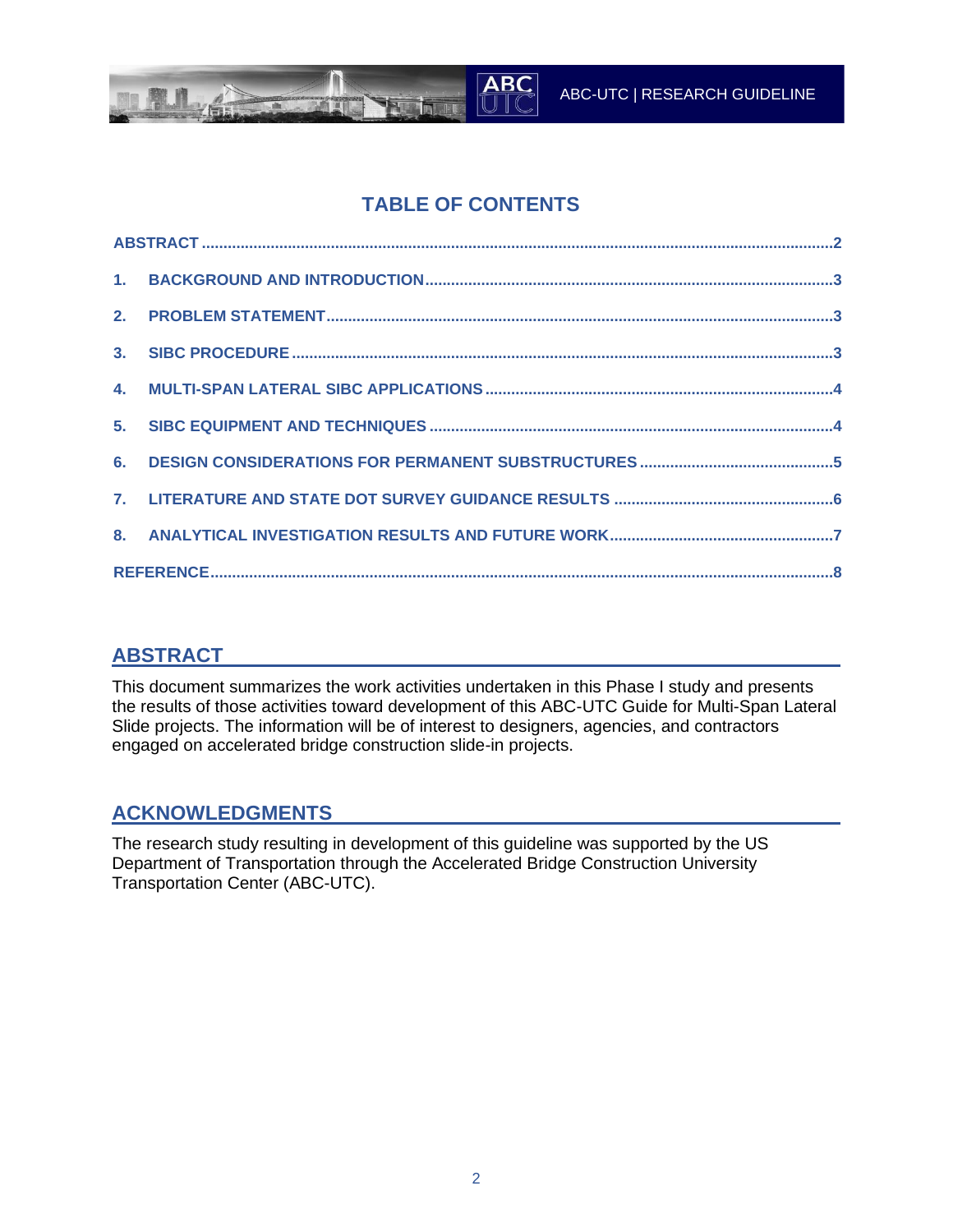## **1. BACKGROUND AND INTRODUCTION**

Lateral slide-in bridge construction (SIBC) has gained increasing attention as a viable accelerated bridge construction (ABC) approach. With lateral slide construction, the majority of the bridge superstructure is constructed off alignment, typically parallel to the final position, and usually on a system of temporary works. The construction of this portion of the bridge is often completed while the original bridge is still open to traffic.

In some instances, portions of the substructure are also constructed while the original bridge is still open to traffic—a technique designed to further reduce traffic impacts. Common techniques for accomplishing this include building substructure elements outside of the original bridge footprint as well as using innovative techniques to complete construction under the bridge with consideration of clearance limitations, stability of the underlying soil, and other considerations.

Once the construction of the superstructure is essentially complete, the original bridge is demolished, and the new substructure construction is completed. Then, usually over a relatively short time period (commonly hours to a day), the new bridge superstructure is slid laterally from the temporary worksite onto the in-place substructure.

## **2. PROBLEM STATEMENT**

While single-span lateral slides have been adopted by many states and are a common ABC method when short closure durations are needed, multi-span lateral slides are far less common. A multi-span lateral slide incorporates additional construction complexities that must be considered by the designer, agency, and contractor.

While many departments of transportation (DOTs) have constructed single-span bridges using lateral slide and have common connection details already established, these details do not apply directly to multi-span slides. The addition of more spans creates a more complex system that requires connections (and other details) that were previously not needed in a single-span slide. In addition, the fact that the multi-span bridge needs to slide on abutments plus piers (as opposed to just abutments with a single-span bridge) creates possible uplift and overturning scenarios.

## **3. SIBC PROCEDURE**

SIBC offers a cost-effective technique to rapidly replace an existing bridge while reducing impacts to mobility and safety. Usually, implementation of SIBC involves the procedure outlined in Table 1.

#### **Table 1. Typical SIBC implementation procedure**

| <b>Step</b>  | <b>Description</b>                                                                                                                                                                                      |  |
|--------------|---------------------------------------------------------------------------------------------------------------------------------------------------------------------------------------------------------|--|
| 1            | Construct a temporary substructure next to the existing bridge as the support for the<br>superstructure of the new bridge.                                                                              |  |
| $\mathbf{2}$ | Construct the superstructure on top of the temporary substructure while maintaining<br>traffic on the existing bridge.                                                                                  |  |
| 3            | Construct the substructure under the existing bridge without disturbing traffic.                                                                                                                        |  |
| 4            | Detour traffic to the new bridge superstructure built on the temporary support and<br>demolish the existing bridge. (The construction of the new substructure sometimes<br>continues during this step.) |  |
| 5            | Slide the new bridge superstructure onto the new substructure. The road closure for the<br>sliding usually takes a few hours to several days.                                                           |  |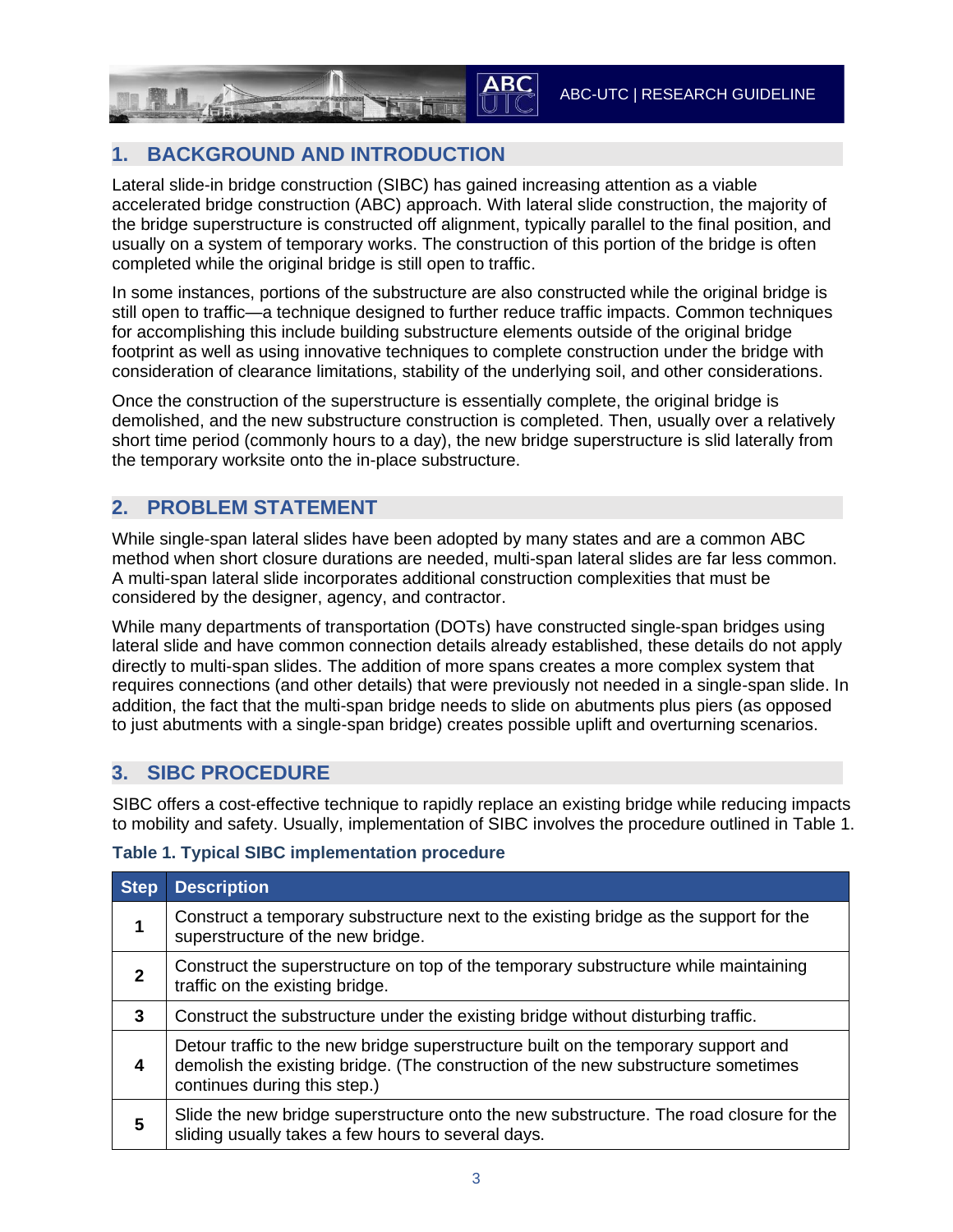## **4. MULTI-SPAN LATERAL SIBC APPLICATIONS**

The researchers identified more than 40 projects that have used the slide-in method for single- or multi-span bridges from online webpages, research project reports, and technical articles.

Since the objective of the research focus was on multi-span bridges, with an emphasis on the pier region, only the 10 projects that used SIBC on multi-span bridges were investigated further. The very brief summary that follows only includes the research team's overall observations for these 10 multispan SIBC applications, while a comprehensive Literature Review of the SIBC applications is included in the final report for this project.

- Most of the bridges had two to six spans and the whole bridge was built continuously over the piers and slid simultaneously onto the permanent structure.
- For the bridges with tens of spans and usually constructed over a river, the superstructure was usually divided into units of up to three spans, and each unit was slid into final position using the SIBC approach (sometimes in conjunction with the float-in method).
- By comparing the lengths of the new bridges to that of their original bridges, the researchers found that the total length of the new bridges was usually shorter than that of the original bridge. This observation shows good agreement with the findings from the Utah DOT (UDOT) and Michael Baker Corporation (2013), where it was shown that the SIBC method required the construction of the substructure for the new bridge under the original bridge without disturbing the traffic on the old bridge. The common practice to achieve that was to build the new abutment in front of the original one. The new bridge was usually wider than the original bridge due to increased traffic volume.
- The beam-column frame pier was the most frequently used pier type for construction of the multispan bridge utilizing the SIBC approach, and no special consideration seemed to be given to the pier design. In addition, no issues have been reported for the use of the beam column frame associated with the SIBC method.
- With respect to the foundation type, the limited information indicated that both spread footings and drilled shafts were used.
- The selection of the material for the diaphragm was mostly based on the type of girder. Both steel and concrete diaphragms were used with the SIBC approach without reports of an issue.
- For the selection of the sliding system, it appears when the superstructure in each slide exceeds approximately 300 ft in length or 50 ft in width, the roller support was commonly used, since a large heavier superstructure requires a low coefficient of friction on the sliding track to reduce the lateral sliding force demand.
- The researchers found that both steel plate girders and prestressed concrete beams were used for multi-span SIBC.

## **5. SIBC EQUIPMENT AND TECHNIQUES**

Compared to conventional construction methods, SIBC requires the use of additional equipment to move the new superstructure from the temporary supports to the permanent ones. The special equipment used for SIBC usually includes a sliding system with rollers or bearing pads as the contact between the substructure and the superstructure, an actuating system (sometimes used with a movement control mechanism) to provide the power for the movement, and one or two temporary structures used to support the new or old superstructure.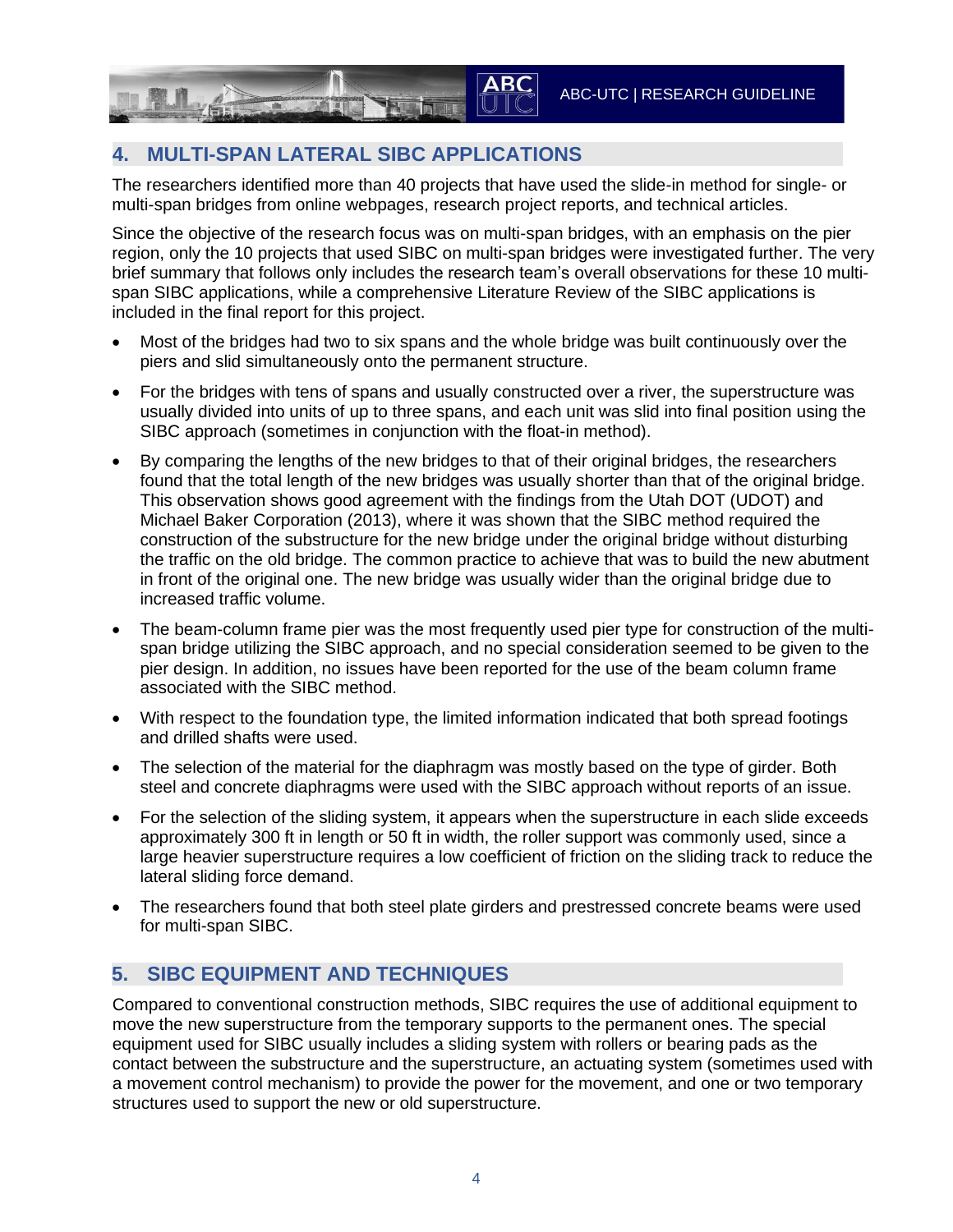ABC-UTC | RESEARCH GUIDELINE

The Literature Review in the final report for this project comprehensively discusses the different types of equipment used during the slide-in procedure and with respect to their effect on the substructure of the multi-span bridge. It includes detailed information about what is summarized in Table 2.

**ABC** 

| Equipment, etc.                              | <b>Considerations</b>                                                                                                                                                                                                                                                                                                                                                                                                                                                                                                                                                                                                                                                                                                                  |
|----------------------------------------------|----------------------------------------------------------------------------------------------------------------------------------------------------------------------------------------------------------------------------------------------------------------------------------------------------------------------------------------------------------------------------------------------------------------------------------------------------------------------------------------------------------------------------------------------------------------------------------------------------------------------------------------------------------------------------------------------------------------------------------------|
| <b>Sliding systems</b>                       | Sliding systems provide and maintain a path for the superstructure<br>during the lateral slide. Polytetrafluoroethylene (commonly known as<br>Teflon) pads and rollers are most commonly used for the slide<br>systems in SIBC.                                                                                                                                                                                                                                                                                                                                                                                                                                                                                                        |
| <b>Actuating devices</b>                     | Actuating systems are used to provide force to initiate and maintain<br>the slide. Sliding can be completed by pushing, pulling, or the<br>combination of both. Most commonly used actuating systems include<br>hydraulic rams, mechanical pulling devices, and prestressing jacks.<br>To provide enough force for the slide, multiple actuating devices<br>placed at different locations are usually required.                                                                                                                                                                                                                                                                                                                        |
| <b>Movement control</b><br>mechanisms        | Two approaches are used to control movement during the slide:<br>pressure-regulated systems and servo-controlled systems. Pressure-<br>regulated systems are used more commonly than servo-controlled<br>ones.                                                                                                                                                                                                                                                                                                                                                                                                                                                                                                                         |
| <b>Force application</b><br><b>locations</b> | Most of the bridges constructed in the US utilizing the SIBC approach<br>have been single-span bridges. However, the SIBC approach has<br>been successfully used to move up to six-span superstructures. The<br>superstructure of bridges with more than six spans are usually divided<br>and pre-fabricated as six-span units and slid in individually. For<br>single-span bridges, it is a common practice to place an actuating<br>device at each abutment. For bridges with more than one span, the<br>actuating devices have usually been placed at both the abutment and<br>the pier diaphragms. However, coordination of separate mechanical<br>systems is required at each push/pull location to perform a smooth<br>slide-in. |
| <b>Temporary</b><br><b>structures</b>        | To slide a multi-span superstructure using the SIBC method,<br>temporary support structures are required at the pier location before<br>and during the lateral slide. Temporary structures include a<br>foundation, a frame system, and a sliding track. Loads transferred to<br>temporary supports by friction forces need to be considered as well as<br>gravity loads, such as weight, traffic, and equipment, in the design.<br>Another consideration to take into account with temporary structures<br>is their use is not only limited to the bent for the new superstructure<br>but can serve as a bent for the old superstructure.                                                                                             |

#### **Table 2. Typical SIBC equipment and effects on the multi-span bridge substructure**

#### **6. DESIGN CONSIDERATIONS FOR PERMANENT SUBSTRUCTURES**

The slide-in process in the SIBC approach has special requirements on the design and construction of the substructure near the pier. The most commonly experienced challenges for the selection and construction of substructures include the large horizontal loading induced by the slide-in process, influence of the new foundation on the existing substructure, and limited headroom.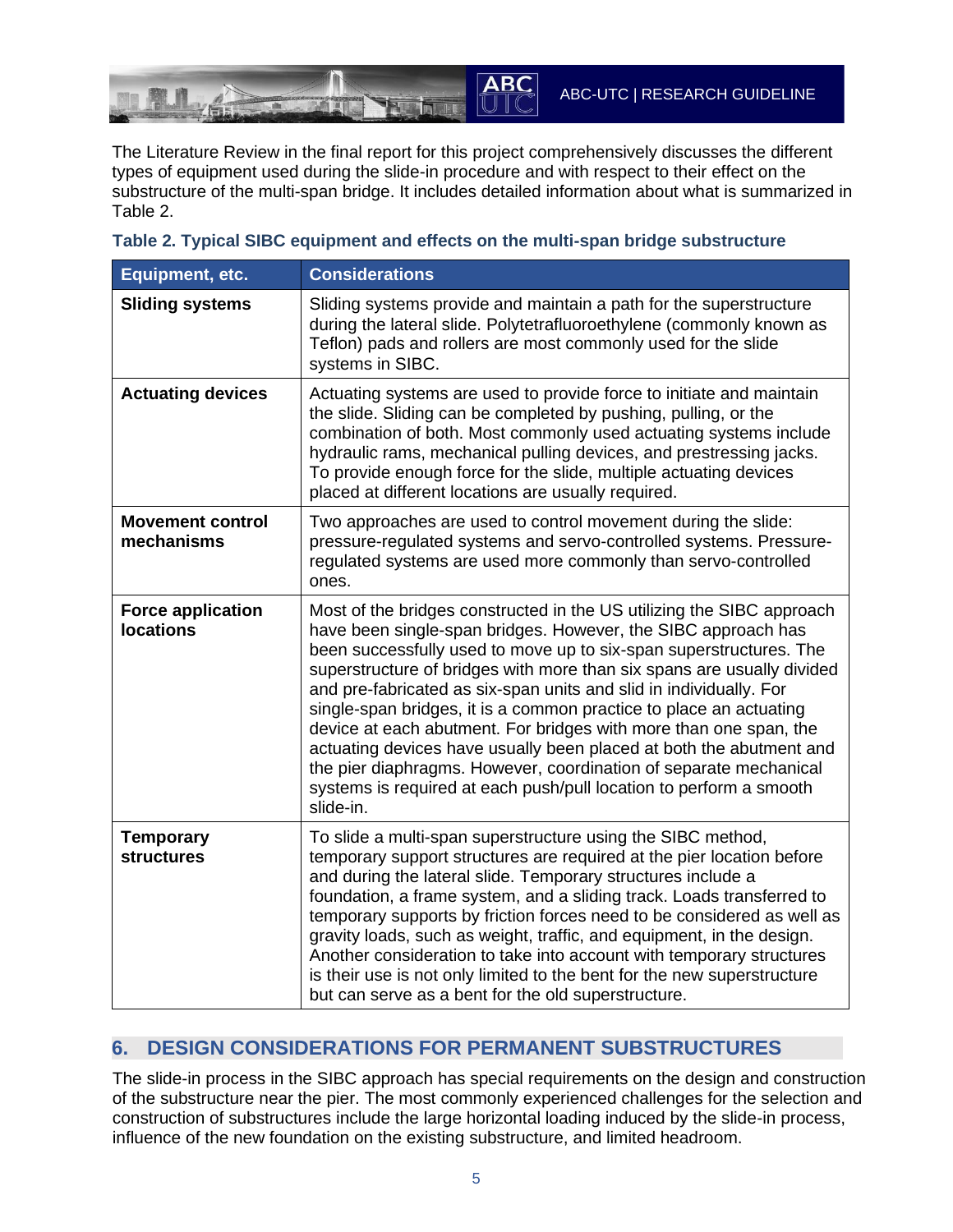ABC-UTC | RESEARCH GUIDELINE

The first challenge to overcome is the large horizontal loading during the slide-in process. The magnitude of the force required to initiate and maintain the movement of the superstructure depends on the weight of the superstructure and the coefficient of friction between the superstructure and the substructure.

The second challenge to overcome is the influence of the new foundation on the existing foundation since, most of the time, the SIBC approach requires construction of the new foundation next to the original foundation, and the fill must be excavated and retained against the existing foundation.

Finally, the SIBC approach usually requires the construction of the substructure underneath the existing structure when traffic remains open on the existing structure. The headroom limits the construction of the foundation and use of various equipment. This challenge can be overcome by both design and the construction method.

The final report for this project includes additional information on design considerations, including foundation solutions and diaphragm types.

## **7. LITERATURE AND STATE DOT SURVEY GUIDANCE RESULTS**

Based on the results from the literature review and a state DOT and private industry survey, the following conclusions can be made with regard to the practical and usable design guidance:

- For most of the bridges with two to five spans, the whole superstructure was usually built continuously over the piers and slid simultaneously onto the permanent structure. For bridges with more than six spans, the superstructure was usually divided into units of up to a few spans, and then slid into final position using the SIBC approach. The investigation indicates that the maximum number of spans in each slide that has been performed is six.
- The length of the bridge superstructure that was built utilizing the SIBC method could be as long as 2,165 ft. It was found that the total length of the new bridge was usually shorter than the original bridge since the SIBC method required the construction of the substructure for the new bridge under the original bridge without disturbing traffic on the original bridge. The common practice to achieve that is to build the new abutment in front of the original one. The new bridge is usually wider than the original bridge due to the increase in traffic volume.
- Both spread footings and drilled shafts were commonly used for the foundation. The most frequently used substructure type is the beam-column frame pier with a spread footing foundation, although drilled shafts and driven piles were also used. The most commonly experienced challenges for the selection and construction of substructures include limited headroom, influence of the existing substructure, and the large horizontal loading induced by the slide-in process. During foundation installation, the existing bridge response needs to be monitored to assure its stability.
- With respect to the bridge girders, both pre-stressed concrete beam and steel plate girders have been used with SIBC. However, no special consideration for the lateral flexural stress level in continuous girders has been given to the design of the girders in the past.
- Both steel and concrete diaphragms were used with the SIBC approach without report of an issue. In general, the lateral forces were applied at all of the diaphragms over the abutment and pier. The diaphragms are expected to be designed as a large, rigid member to jack up the bridge; transfer the lateral load to the deck and girders, and place the rollers and sliding shoes in multiple locations to prevent load concentrations.
- Both Teflon pad and roller systems have been used with multi-span bridges. For selection of the sliding system, it appears that, when the superstructure for each slide exceeds about 300 ft in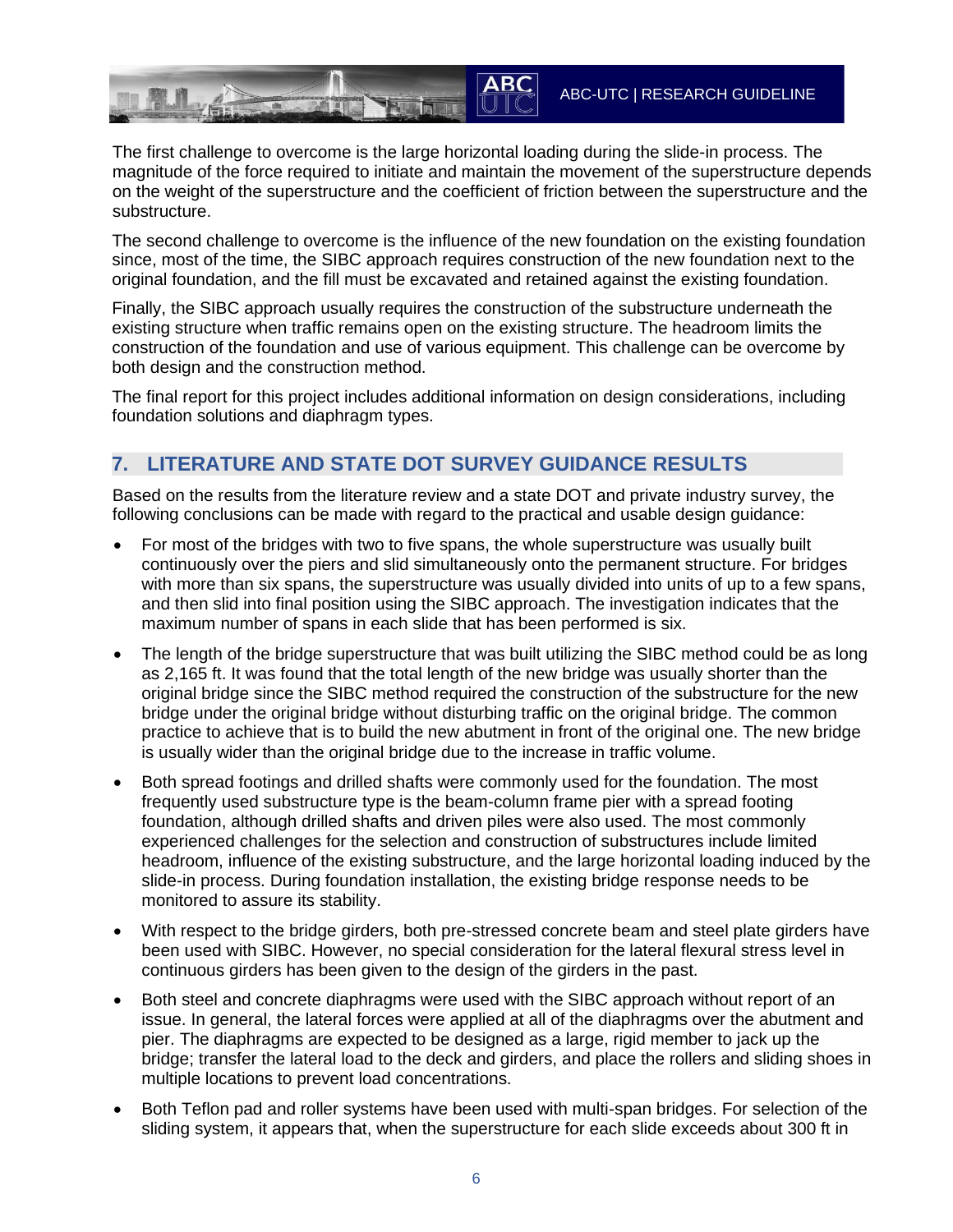length or 50 ft in width, the roller support was commonly used, since a large, heavier superstructure requires a low coefficient of friction on the sliding track to reduce the lateral slidein force demand. The researchers found that the coefficient of friction for the Teflon pads were usually assumed from 7% to 20%, while, for the roller system, the friction usually assumed was less than 5%.

**ABC** 

ABC-UTC | RESEARCH GUIDELINE

- Both steel and concrete temporary structures have been used with inline setup. No outline setup had been used for a multi-span bridge. The inline setup slides the superstructure from the temporary structure directly to the permanent structure. Hence, the connection between the temporary and permanent structure is critical. The different settlement between the permanent and temporary structure during the slide-in of the superstructure is usually a concern. A common practice to capture it is to perform a trial slide before the full slide-in to measure the different settlement. It was suggested that the settlement and deflection of the system subject to the full bridge load should be calculated to determine the initial elevation for the temporary support setup. It is also recommended that a moving load analysis should be performed for the temporary support system considering forces developed in the direction of gravity, the slide, and the transverse of the slide.
- Usually, the design of bridge foundations does not consider the large horizontal forces induced by SIBC due to pull or push mechanisms. Hence, it is essential to evaluate the capacity of the substructure and foundation before the slide-in. The substructure should be evaluated for the effect of the uplifting force in the pier column and the overturning of the pier structure, the effect of the transverse forces (transverse to the sliding direction), especially for the unguided sliding system, etc.
- It was found that the difference between the applied force and resistance is not constant throughout the slide-in, which may result in binding and uncontrollable drifting. To allow accurate and rapid force control during the move operation, a servo controller is required. Laboratory tests associated with appropriate monitoring are one of the approaches that could be used to measure the difference between applied force and resistance to provide information for both bridge design and construction planning.

## **8. ANALYTICAL INVESTIGATION RESULTS AND FUTURE WORK**

Little field monitoring and analytical simulation has been conducted to investigate pier structure response during the slide-in, creating a large demand for research to fill this gap. Although the literature search was productive and provided a significant amount of valuable information, many questions were left unanswered. To address these questions, the researchers performed preliminary modeling.

The objectives of conducting the analytical simulation were to investigate the structural behavior of the bridge piers during the bridge slide-in and evaluate the drawbacks and advantages of two- and four-point pushing. The research plan with respect to the analytical simulation included two steps: 1) full-scale model and 2) parametric study.

The modeling of the full-scale bridge provided insight regarding bridge behavior due to the lateral sliding load. The full-scale model was developed based on the onsite monitored bridge and was calibrated utilizing the field collected data. The parametric study investigated the effect of two- and four-point sliding on permanent bridge piers.

The results indicated that two-point pushing increased the loading on the pier diaphragms by 36%. Because of this, the pier response with respect to the tilt about the x and z directions increased; however, this increase was not significant. By analyzing the field and analytical solution results, the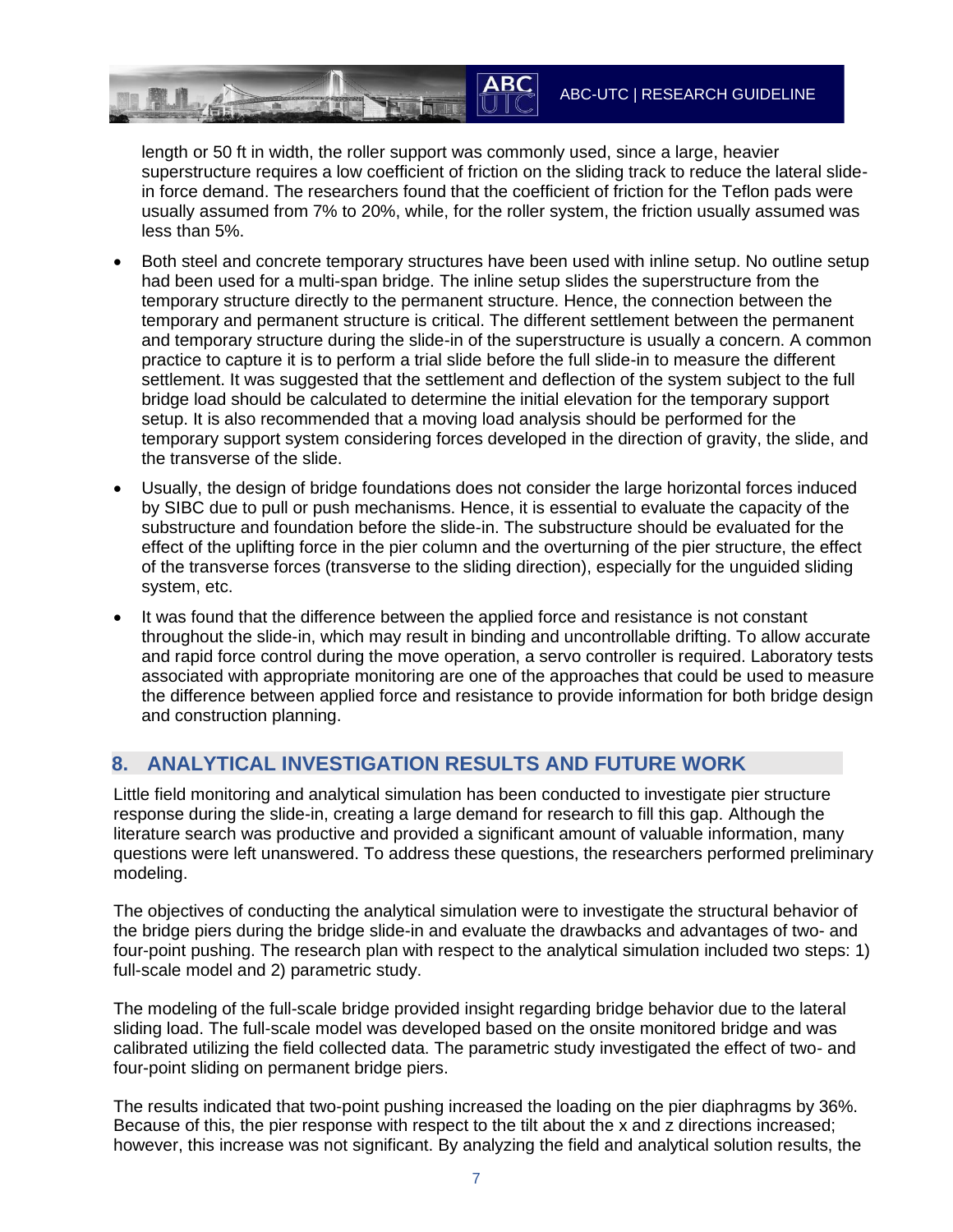researchers also found that the bridge pier experienced a greater rotation about the bridge transverse direction than about the longitudinal direction.

Additional details on the analytical investigation are included in the final report for this Phase I project. This phase of the research included only preliminary modeling efforts, while future work is needed to address other variables of interest as detailed and outlined at the end of the final report for this project, including the following:

- Drawbacks and advantages of pushing and pulling
- Drawbacks and advantages of two- and four-point pushing/pulling
- Efficiency of steering control during the slide to prevent binding with four support points
- Lateral flexural stress level of continuous girders at piers
- Performance of different types of piers (including T-piers, beam-column frames, etc.) during the slide-in process
- Effect of the uplifting force in the pier column and in overturning of the pier structure
- Behavior of steel and concrete diaphragms
- In-depth study of lap-splice strength development for closure pour applications

#### **REFERENCE**

UDOT and Michael Baker Corporation. 2013. *Slide-In Bridge Construction Implementation Guide: Planning and Executing Projects with Lateral Slide Method*. Federal Highway Administration, Washington, DC.